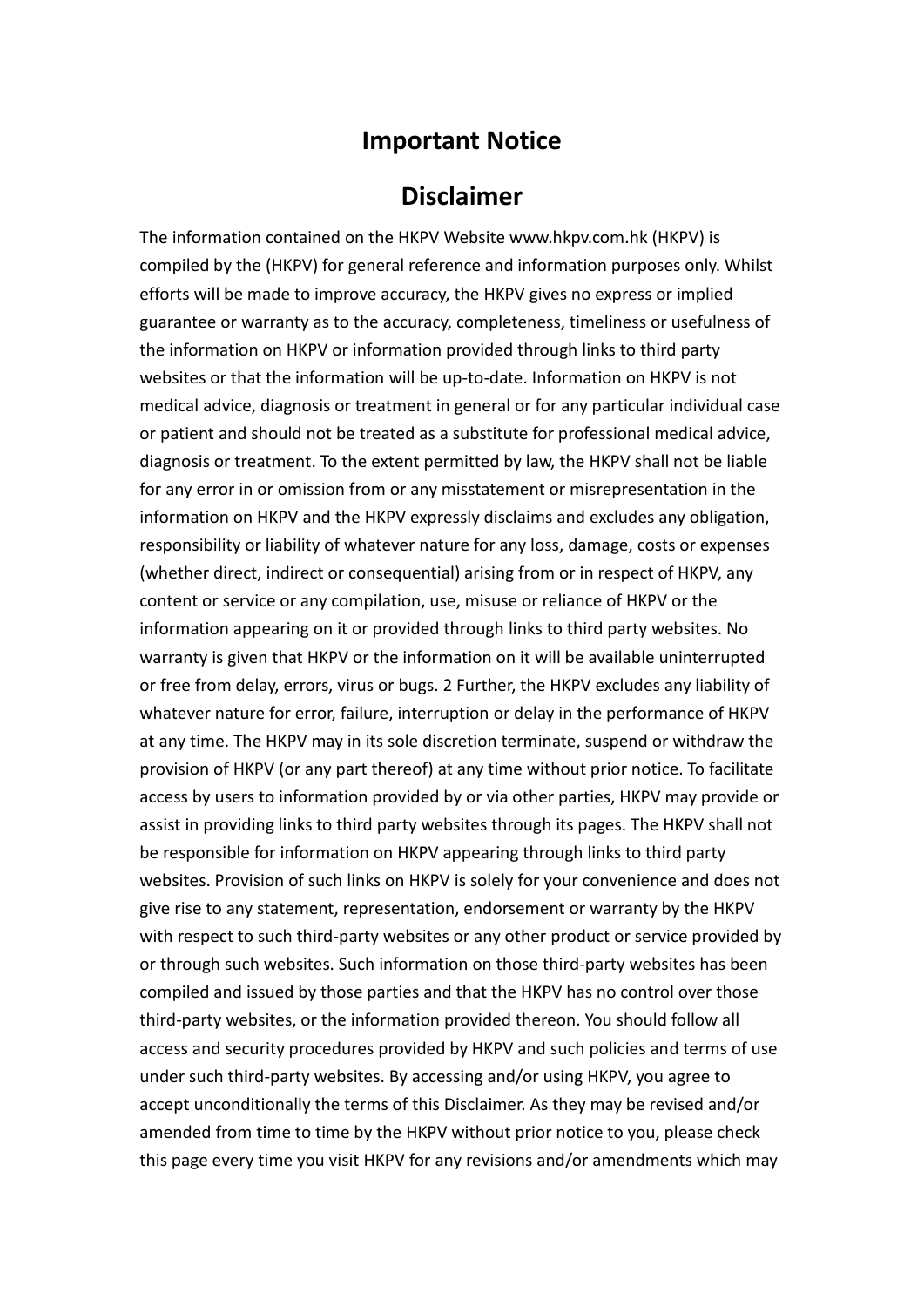be made. This Disclaimer has been translated into Chinese. If there is any inconsistency or ambiguity between the English version and the Chinese version, the English version shall prevail.

## **重要告示**

## **免責聲明**

香港安苗網站 www.hkpv.com (網站) 的資訊是由香港安苗編輯而成,純粹用 作一般參考及資訊用途。香港安苗致力改進網站資訊的準確性,但並不擔保或 保證香港安苗網站資訊或所提供的第三方網站連結為準確、 完整、適時或適用 (無論是明訂或隱含的擔保或保證);亦不擔保或保 證資訊是最新的。 香港安 苗網站的資訊並不構成對一般情况或任何個別人十或病人個案的 醫學建議、診 斷或治療,亦不應取代專業醫學建議、診斷或治療。 在法律許可的情況下,香 港安苗對香港安苗網站資訊的任何錯誤、遺漏、 失實陳述或錯誤陳述, 概不負 青。香港安苗特此表明,任何因為或有關香港安苗網站,或其任何內容、服 務,或對香港安苗網站的任何編彙、 使用、誤用或依賴,或香港安苗網站資訊 或第三方網站連結的資訊,而 所引致的任何直接、間接或相應引起的損失、賠 償、費用或支出,香港 安苗不承擔任何義務或責任。 香港安苗概不保證香港 安苗網站或其資訊不受中斷、沒有延誤、錯誤、 病毒或錯失。香港安苗對於香 港安苗網站在任何時間可能出現的任何錯 誤、故障、中斷或延誤,概不負責。 香港安苗可在任何時候全權決定終⽌、暫停或撤回香港安苗網站(或任 何部 分)而不作事先通知。 為方便使用者瀏覽他方提供或間接提供的資料, 香港安 苗網站可能在不 同頁面,提供第三方的網站連結。香港安苗對香港安苗網站以